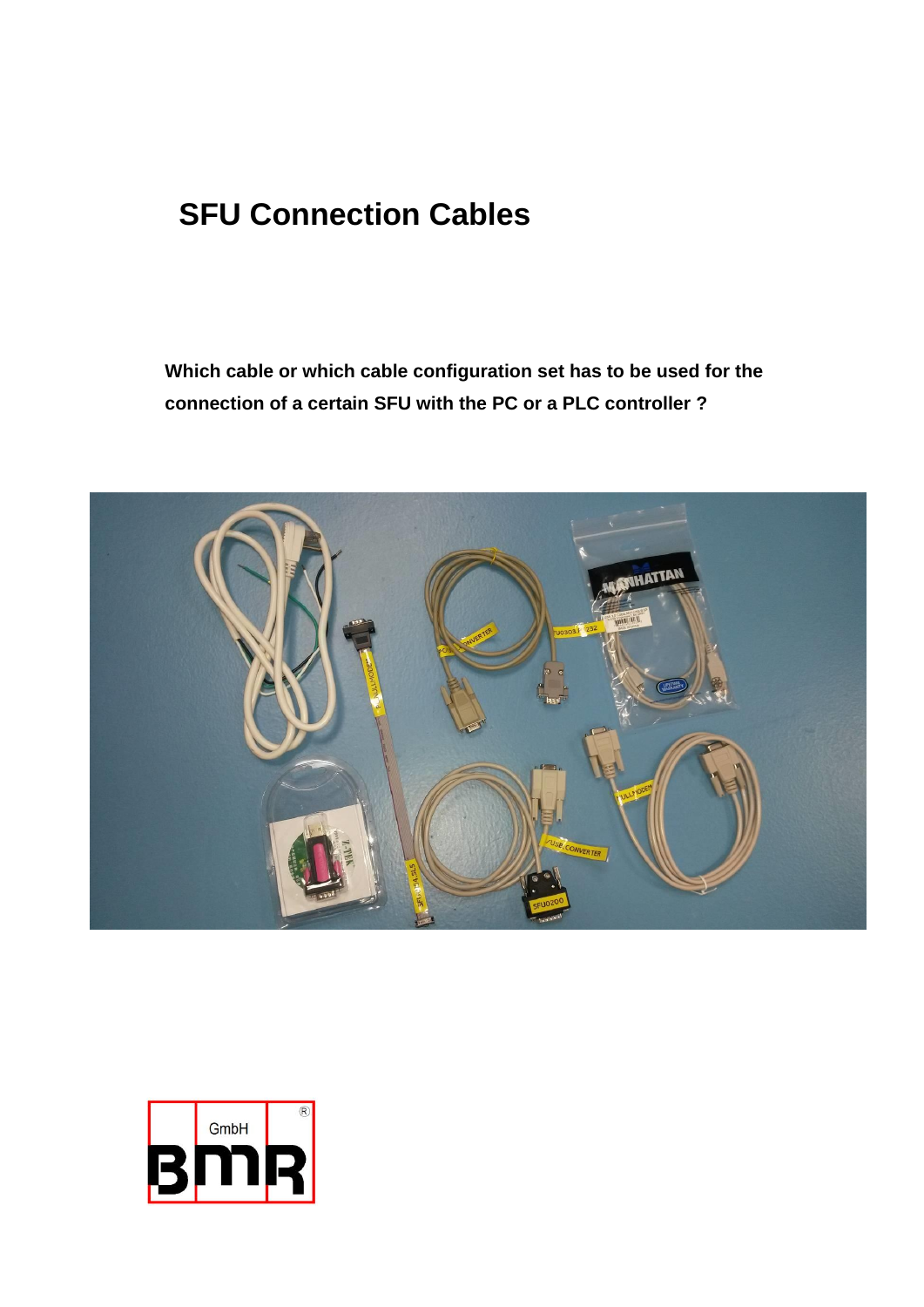

## **1.1 SFU0154** → **PC at COM-Port RS232**

First of all, a **PinHeader-Dsub Adapter** is required. This is a flat ribbon cable with a Pin-connector at one side and a D-Sub9 male at the other side.

On this side it has the standard RS232 PC COM-port pinout, so a **Nullmodem** can be used with a PC.

Please verify, that the Pin-connector is plugged at the SFU at connector SL5, only. And verify the appropriate orientation.



The side which is labeled with "Nullmodem" it has the standard RS232 PC COM-port pinout, so a Nullmodem can be used in conjunction with a PC

A so called "Null-Modem cable", has a crossing of TxD and RxD data lines The Null-Modem cable has no specific orientation, it can be connected with either side to the adapter.

## **1.2 SFU0154** → **PC at USB Port**

In case the PC is not equipped with a COM-port, which is standard at Laptops, a **RS232-USB Converter** is required.

You have: SFU0154 Adapter + Null-Modem + RS232-USB-Adapter



Now it looks like this.



Before the first use, the driver for this converter has to be installed at the PC, once! Please follow the instructions of the driver manual. Some drivers are installed automatically, and some drivers have to be installed with a CD.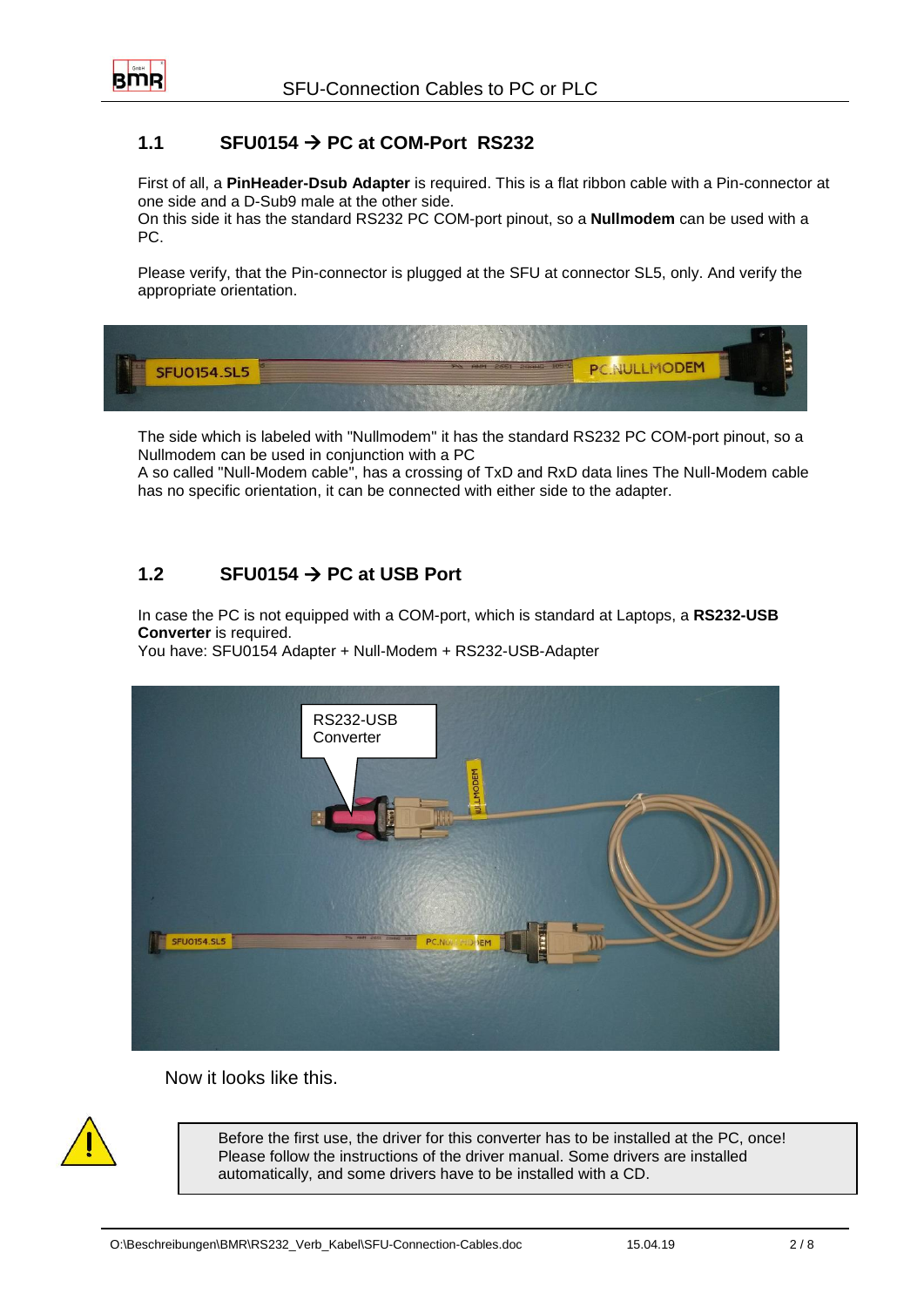

## **2.1 SFU0200 / SFU0300 / SFU0102 / SFU0202** → **PC at Com Port RS232**

The side which is labeled with "PC/USB Converter" is directly compatible with the Com-Port at a PC



## **2.2 SFU0200 / SFU0300 / SFU0102 / SFU0202** → **PC at USB Port**

If the PC is not equipped with a com-port, which is standard at Laptops, a RS232-USB Converter is required.





Before the first use, the driver for this converter has to be installed at the PC, once! Please follow the instructions of the driver manual. Some drivers are installed automatically, and some drivers have to be installed with a CD.

**On option it is possible, to order a Dongle to be mounted on the 15Pin D-Sub connector where it establishes a USB interface. By this standard USB cables can be used for communication.**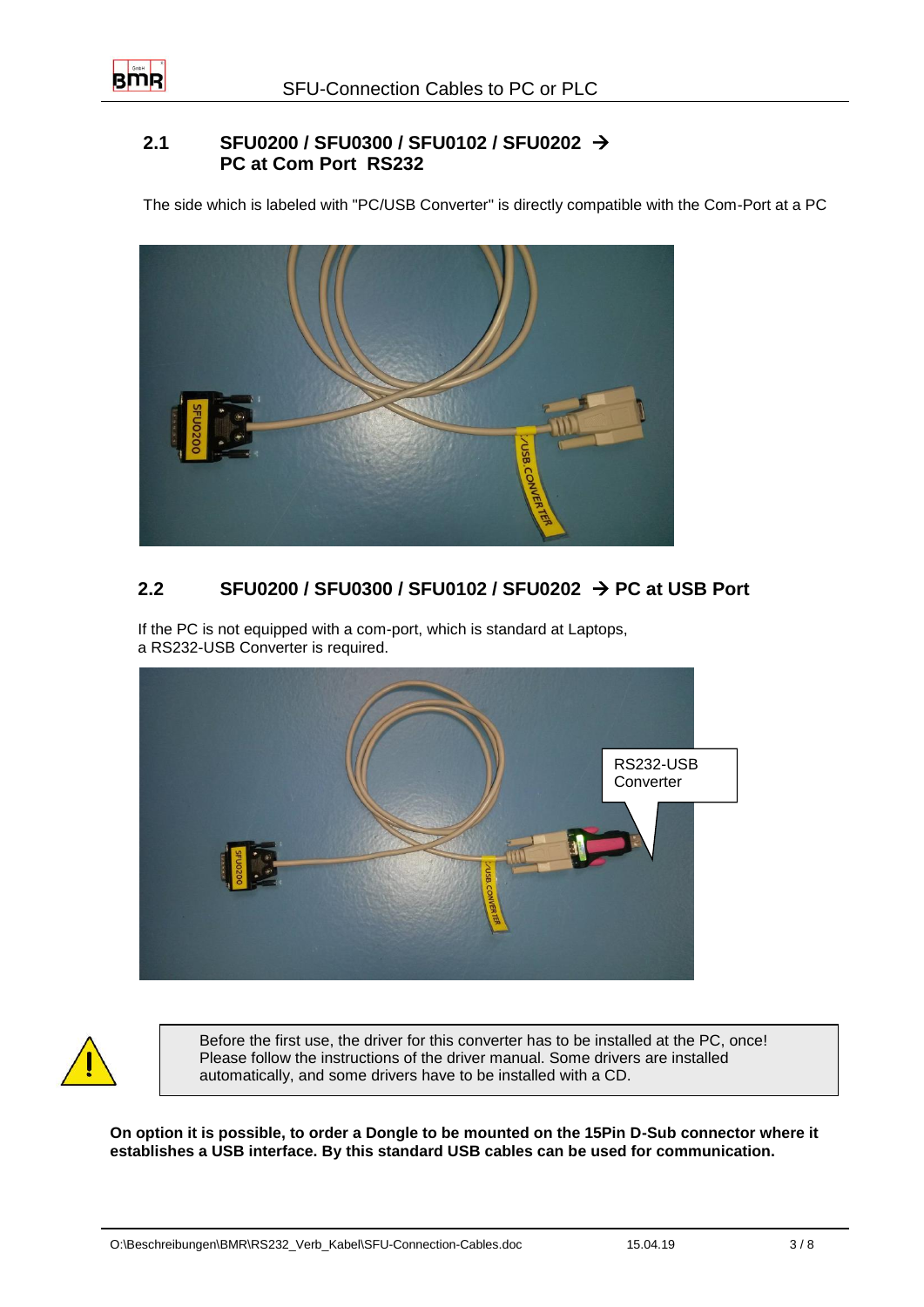

## **2.3 SFU0200 / SFU0300 / SFU0102 / SFU0202** → **PC at USB Port**

If the PC is not equipped with a com-port, which is standard at Laptops, it is possible to use a specific **BMR RS232-USB Converter** which can be plugged directly onto the 15Pin Dsub Interface on the rear side. From there on, only a standard USB-Micro cable can be used to connect it with a PC. With installing SFU-Terminal, a driver for this will be installed automatically.

So this is *the most convenient solution*.

This RS232-USB-Converter can be ordered at BMR.

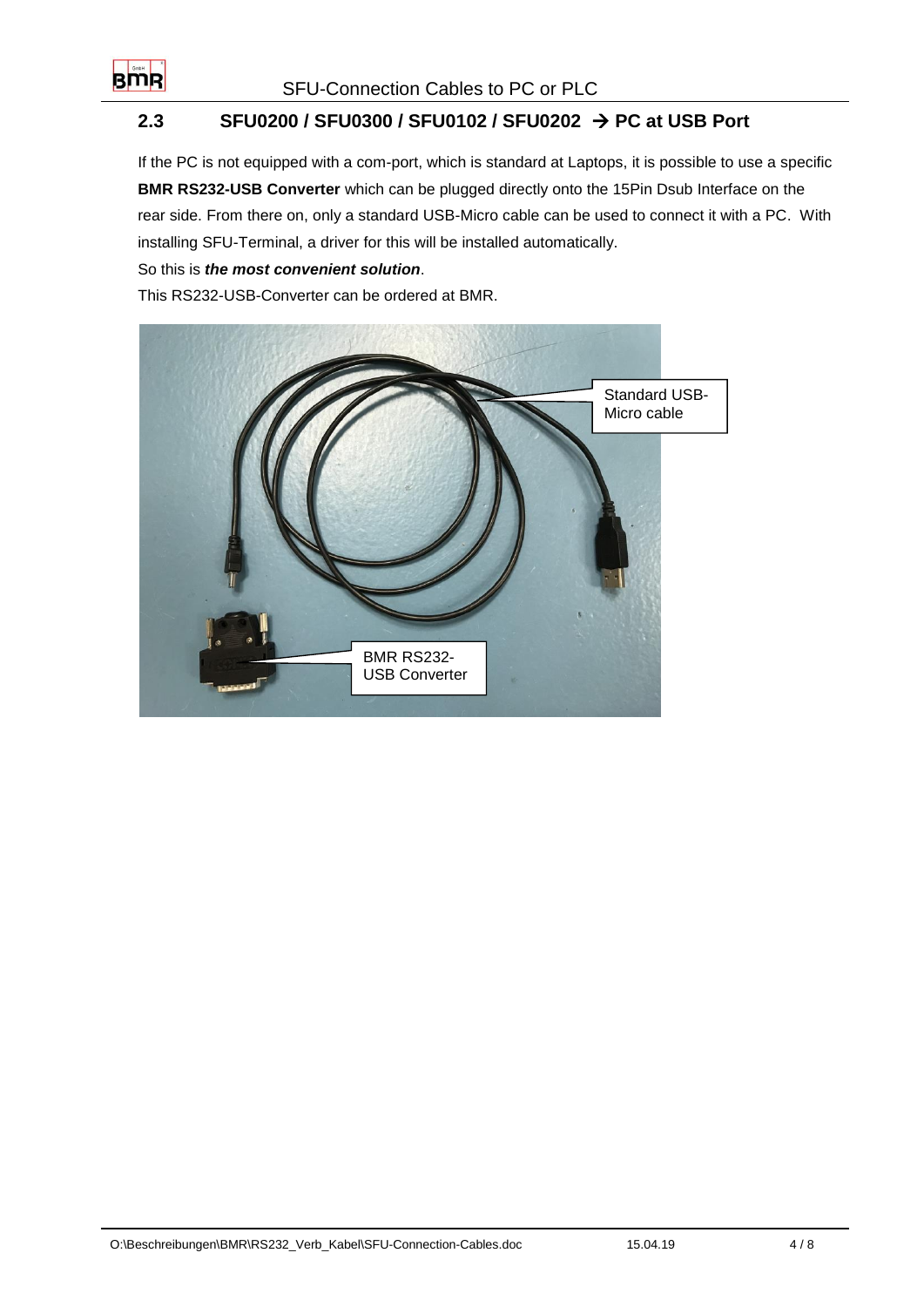

## **3.1 SFU0303SSE** → **PC at Com Port RS232**

#### **In general the communication is carried out with the USB Interface of the PC. For this standard USB – USBmini cables can be used.**

In case a connection to the Com-port of the PC or a RS232 Interface at a controller has to be established, the SFU0303-Interface **behind** the Operating panel may be utilized. This **D-Sub connector IS NOT** compatible with standard cables, so a specific BMR-Cable is required!



The side labeled with "SFU0303.RS232" mates to the connector of the SFU and the other one is directly compatible with the Com-Port at a PC.

## **3.2 SFU0303SSE** → **PC at USB Port**

If the PC is not equipped with a com-port, which is standard at Laptops, a RS232-USB Converter is required.





Before the first use, the driver for this converter has to be installed at the PC, once! Please follow the instructions of the driver manual. Some drivers are installed automatically, and some drivers have to be installed with a CD.

**On option it is possible, to order all SFU0303 with a RS232, which can be used alternatively with the USB on the operating panel**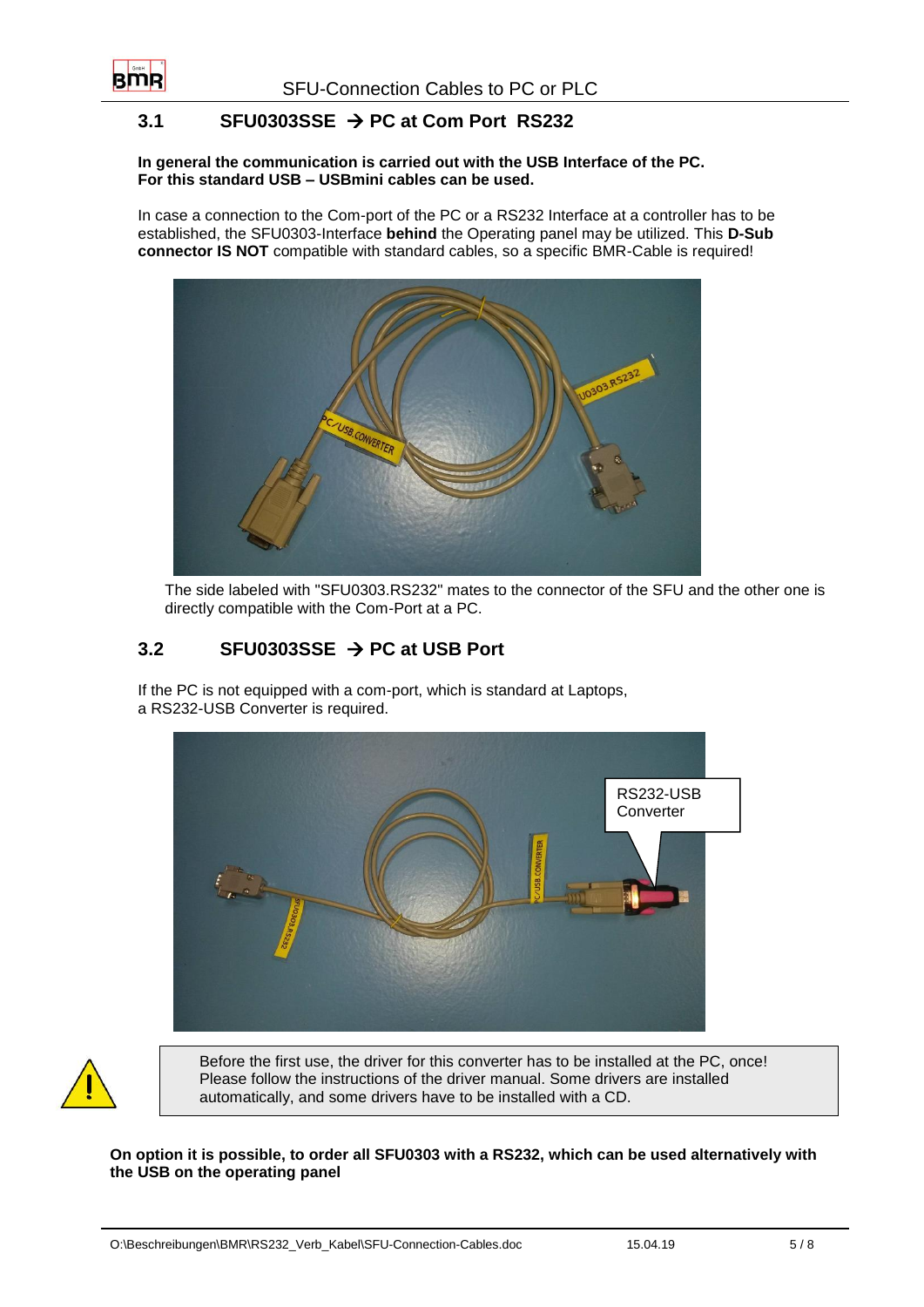

## **Drawings RS232 Interface cables for BMR SFU frequency converters**

#### **1. Frequency Converter: SFU0200, 0102, 0202, 0300**



### **2. Frequency Converter: SFU0302**





#### **3. Frequency Converter: SFU0154**



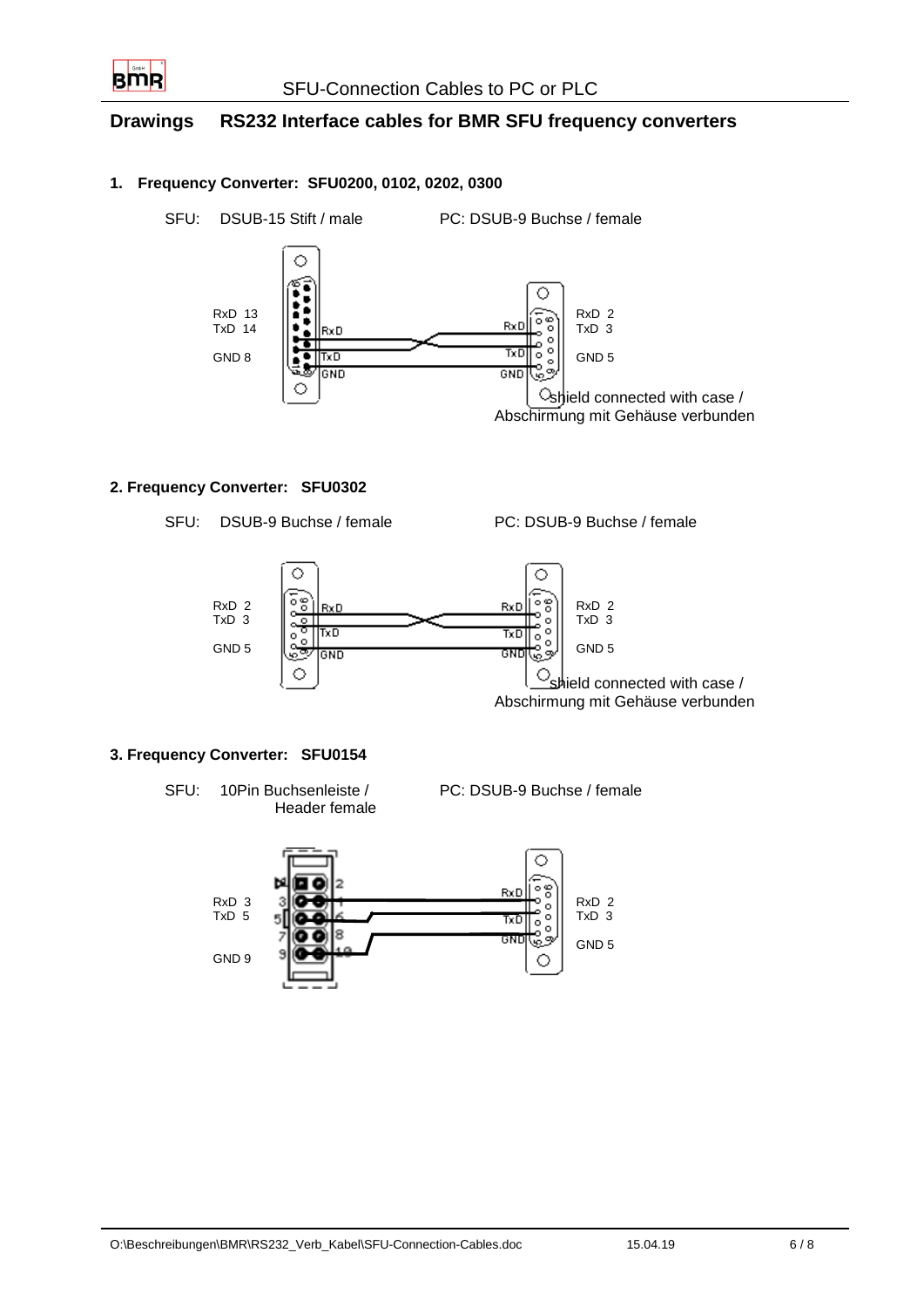

## **4. Frequency Converter: SFU0303SSE - RS232 Interface**

|                | Unlock-RS232 | 1K |
|----------------|--------------|----|
| 2              | ΝC           |    |
| $\overline{3}$ | reserved     |    |
| 4              | <b>RXD</b>   |    |
| 5              | <b>GND</b>   |    |
| 6              | reserved     |    |
|                | ΝC           |    |
| 8              | reserved     |    |
| 9              |              |    |

DSub-9-female on SSE front panel

The resistor 1K from Pin1 to Pin 5 is required to unlock the interface



view on the pins at frontpanel of SFU0303